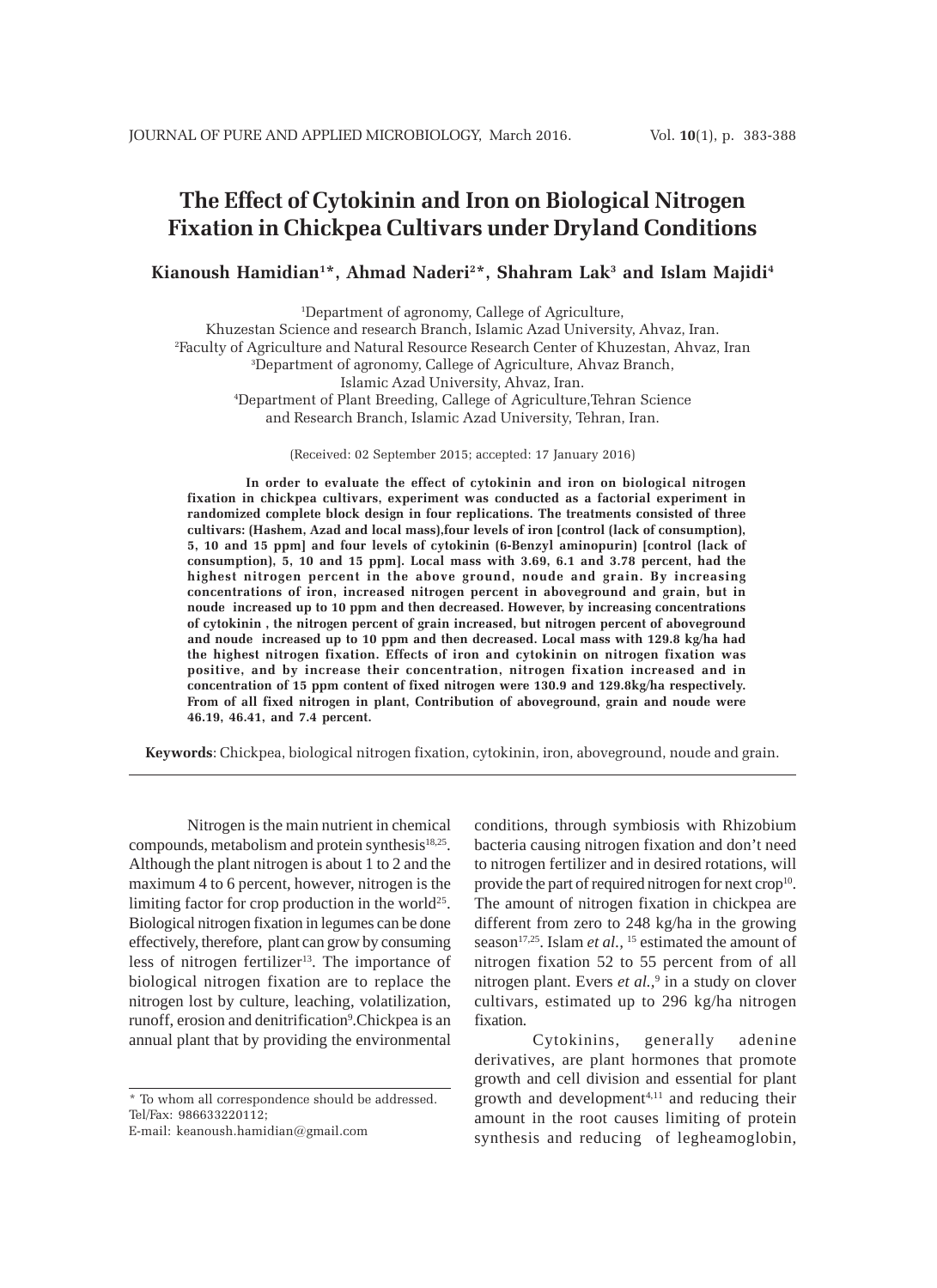restriction of node respiration, change in node metabolism or effect on nitrogenase enzyme activity and finally reduced nitrogen fixation $12$ . Cytokinins play an important role in forming of plant mutualism with bacteria and mycorhiza through symbiont. The hormone to stimulating of symbiosis, increase activity of nodulation genes and facilitate transfer of nutrients between plant and symbiotic $24$ .

Iron is a key factor to activity of many enzymes and often is very important for catabolism activity. The low solubility of iron in water, limites biochemical processes such as photosynthesis and nitrogen fixation<sup>22</sup>.

genotype like environment and growth period are important factors that affect on plant growth16,18.Species and genotypes differ in susceptibility to iron deficiency and traits that affects by genotypes ability on the use of iron, are dry matter and grain yield<sup>28</sup>. Mansour *et al.*,<sup>1</sup> showed that there was significant difference between genotypes of chickpea in nitrogen uptake.

## **MATERIALS AND METHODS**

This study was performed at Grit Agricultural Services Center (48° 18' long. E; 33° 32' lat. N, and 1175 m above sea level) located in 35 kilometers Eastern-North of Khorramabad of lorestan province in 2011 and 2012 .According to meteorological long term, mean annual precipitation is 425 mm.

Experiment was conducted as a factorial experiment in randomized complete block design in four replications. The treatments consisted of three cultivars: (Hashem, Azad and and local mass),four levels of iron [control (lack of consumption), 5, 10 and 15 ppm] and four levels of cytokinin (6-Benzyl aminopurin) [control (lack of consumption), 5, 10 and 15 ppm]. Each plot consisted of five rows with 6 m length that space between rows and plants space on rows were considered 25 and 15 cm, respectively. Planting was done according to current planting date in area and atmospheric conditions in March 23, 2011 and March 13 , 2012.

Before planting, soil sample prepared from the 0-30 cm depth and were measured the physical and chemical properties of soil (Table 1). In this study, neither macro and nor micro fertilizers were

J PURE APPL MICROBIO*,* **10**(1), MARCH 2016.

applied. Iron( $\text{FeSo}_{-4}$ ,  $7\text{H}_2\text{O}$ ) was sprayed in 3-4 leaf stage(45 DAP1 ) and cytokinin(6-Benzil aminopurine) sprayed 10 days later. **Traits and their measurements**

At 50% flowering stage, from each plot, were eliminated two lateral rows and a half meters from start of middle rows as border effects. from three middle rows, selected three plants with 30 cm3 of soil their around and after washing the soil around the roots, the nodules on the roots were collected, then, were dried for 72 hours in air and weighed with a digital scale with an accuracy of 0.001. At this stage, from each plot, cut six plants and was prepared composite sample. as well as, in harvest stage, 20 seeds selected randomly from each plot. in laboratory were measured nitrogen percent of nodes, aboveground and grain by Kjeldahl method.

#### **Nitrogen fixation**

Based on nitrogen percent of aboveground, noude and grain, fixed Nitrogen in any part of plant and total nitrogen fixation in plant were calculated by use of following formula:

NFg =DWg ×%Ng NFn =DWn ×%NS NFa =DWa ×%Nn TNF=NFg +NFS +NFn

that:

NF<sub>g</sub>: Nitrogen fixation in grain( kg/ha)

 $NF_{n}$ :Nitrogen fixation in nodule (kg/ha)

NF<sub>a</sub>: Nitrogen fixation in above ground plant( kg/ ha)

TNF Total nitrogen fixation in plant( kg/ha)

DW:Dry weight of plants( kg/ha)

N%: Nitrogen percen.

**Statistical analysis**

Data were combined analyzed using MSTAT-C software and graphs were drawn using EXCEL2010. Means were compared using Duncan's Multiple Range Test.

### **RESULTS AND DISCUSSION**

# **Dry weight of aboveground, grain and node**

The results showed that local mass with 8.164, 6.15 and  $7.156$   $gr/m<sup>2</sup>$  had the highest dry weight of aboveground, grain and node, respectively. (Table 2). This result were confirmed by James et al.,<sup>15</sup>, Seyfi<sup>28</sup>, Biabani and Carpenter<sup>5</sup> and Khan *et al.,*17.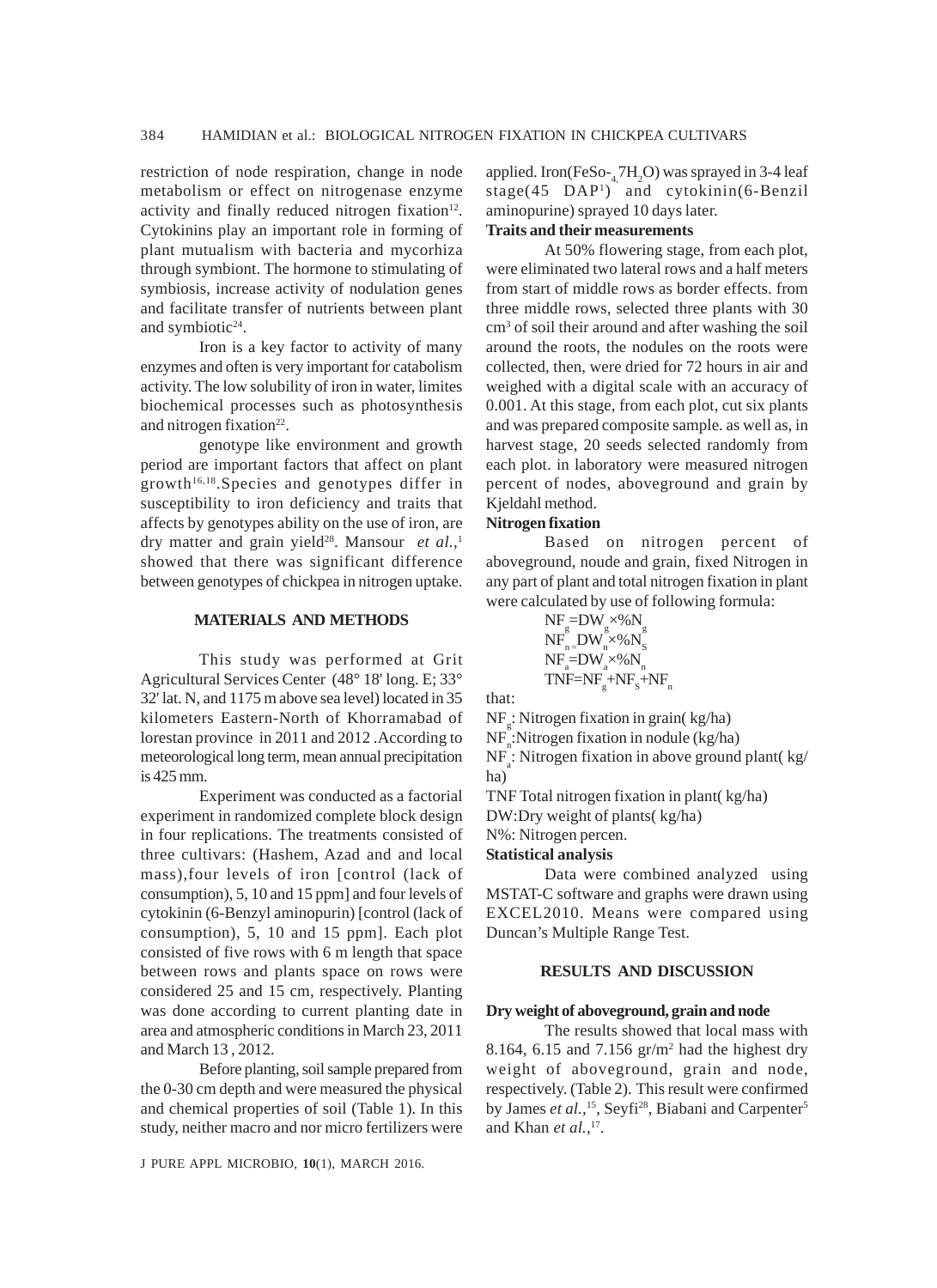Genotype like environment and growth period are important factors that affect plant growth<sup>16,18</sup>. James *et al.*,<sup>16</sup> showed that dry weight of aboveground was significantly affected by cultivar. In a study by Khazaei *et al.,*19, genotypes in respect of noude number, noude weight and dry weight of aboveground were significantly different, Mcc480 genotype had more number of nodes with higher specific weight to Mcc876 genotype.

With increasing iron concentration up to 10 ppm, dry weight of aboveground and nodes increased then decreased, while with increasing concentration of iron, grain dry weight had increased (Table 3).

Species and genotypes differ in susceptibility to iron deficiency and traits that affects by genotypes ability on the use of iron, are dry matter and grain yield28. In study by Khan *et al.,*17, response of chickpea cultivars to iron use was positive and obtained highest dry weight of shoot and grain by spray of 2 kg/ha ferrous sulfate. Saifi<sup>28</sup> to study of iron on grain yield of chickpea cultivars, reported that iron were effective on grain

**Table 1.** Physical and chemical properties of soil test site

| Feature year           |                |            |            |              |              |              |       | %N $P(ppm)K(ppm)$ Fe(ppm) Mn(ppm) Zn(ppm) S(ppm) %humus Texture |                                            |     |
|------------------------|----------------|------------|------------|--------------|--------------|--------------|-------|-----------------------------------------------------------------|--------------------------------------------|-----|
| 2010-2011<br>2011-2012 | 0.085<br>0.069 | 11.4 367.3 | 14.8 342.2 | 8.88<br>7.42 | 8.68<br>6.65 | 1.58<br>0.95 | 92.45 |                                                                 | 80.62 1.1 Silty loam 7.6<br>0.9 Silty loam | 7.3 |

**Table 2.** The effect of cultivar on dry weight, nitrogen percent and fixed nitrogen in aboveground, grain and node

| Cultivar   | Dry weight $(g/m^2)$ |                    |                   | Nitrogen percent       |  |                           | Ffixed nitrogen $(kg/ha)$ |                   |      | Total fixed<br>nitrogen |
|------------|----------------------|--------------------|-------------------|------------------------|--|---------------------------|---------------------------|-------------------|------|-------------------------|
|            | aboveground grain    |                    |                   | node aboveground grain |  |                           | node aboveground          | grain             |      | $node$ $(kg/ha)$        |
| Hashem     | 161.5 <sub>b</sub>   | 152.1 <sub>b</sub> | 12.6 <sub>b</sub> | 3.63c                  |  | $3.69b$ $6.06b$           | 58.6b                     | 56.2 <sub>b</sub> | 7.6b | 122.4 <sub>b</sub>      |
| Azad       | 161.1 <sub>b</sub>   | 152.0 <sub>b</sub> | 12.1c             | 3.65 <sub>b</sub>      |  | $3.65b$ 6.05 <sup>b</sup> | 58.7b                     | 55.6 <sub>b</sub> | 7.3c | 121.7 <sub>b</sub>      |
| Local mass | 164.8a               | 156.7a             | 15.6a             | 3.69a                  |  | $3.78a$ 6.10a             | 60.8a                     | 59.3a             | 9.5  | 129.8a                  |

**Table 3.** The effect of iron on dry weight, nitrogen percent and fixed nitrogen in aboveground, grain and node

| Iron     |                    | Dry weight $(g/m^2)$ |                   |                   | Nitrogen percent |               | Ffixed nitrogen $(kg/ha)$               |                   |                  | Total fixed<br>nitrogen |  |
|----------|--------------------|----------------------|-------------------|-------------------|------------------|---------------|-----------------------------------------|-------------------|------------------|-------------------------|--|
| ppm      | aboveground grain  |                      |                   |                   |                  |               | node aboveground grain node aboveground | grain             |                  | $node$ $(kg/ha)$        |  |
| $\Omega$ | 160.7c             | 139.1c               | 12.4d             | 3.64 <sub>b</sub> |                  | 3.69b 5.91d   | 58.5b                                   | 51.3c             | 7.4d             | 117.2d                  |  |
| 5        | 161.2 <sub>b</sub> | 153.4b               | 13.5c             | 3.64 <sub>b</sub> | 3.7 <sub>b</sub> | 6.08c         | 58.7b                                   | 56.7b             | 8.2c             | 123.6c                  |  |
| 10       | 164.3a             | 155.8b               | 14.1a             | 3.67a             | 3.7 <sub>b</sub> | 6.18a         | 60.3a                                   | 57.6 <sub>b</sub> | 8.7a             | 126.6 <sub>b</sub>      |  |
| 15       | 164.4a             | 166.2a               | 13.7 <sub>b</sub> | 3.67a             |                  | $3.76a$ 6.15b | 59.9a                                   | 62.5a             | 8.4 <sub>b</sub> | 130.8a                  |  |

**Table 4.** The effect of cytokinin on dry weight, nitrogen percent and fixed nitrogen in aboveground, grain and node

| Cytokinin | Dry weight $(g/m^2)$ |        |       | Nitrogen percent  |               |                                     | Ffixed nitrogen $(kg / ha)$                   |       |                  | Total fixed<br>nitrogen |
|-----------|----------------------|--------|-------|-------------------|---------------|-------------------------------------|-----------------------------------------------|-------|------------------|-------------------------|
| ppm       | aboveground grain    |        |       |                   |               |                                     | node aboveground grain node aboveground grain |       |                  | $node$ $(kg/ha)$        |
| $\Omega$  | 160.1d               | 140.6d | 12.7c | 3.56c             |               | 3.61c 5.88d                         | 56.9c                                         | 50.7d | 7.5d             | 115.1d                  |
| 5         | 161.7c               | 149.6с | 13.4b | 3.64 <sub>b</sub> |               | 3.69 <sub>b</sub> 6.00 <sub>c</sub> | 58.8b                                         | 55.2c | 8.0c             | 122.0c                  |
| 10        | 163.2 <sub>b</sub>   | 159.4h | 13.8a | 3.71a             | $3.74a$ 6.24a |                                     | 60.5a                                         | 59.7b | 8.ба             | 128.8b                  |
| 15        | 164.9a               | 164.8a | 13.8a | 3.70a             |               | $3.79a$ 6.19b                       | 61.1a                                         | 62.5a | 8.5 <sub>b</sub> | 132.1a                  |

J PURE APPL MICROBIO*,* **10**(1), MARCH 2016.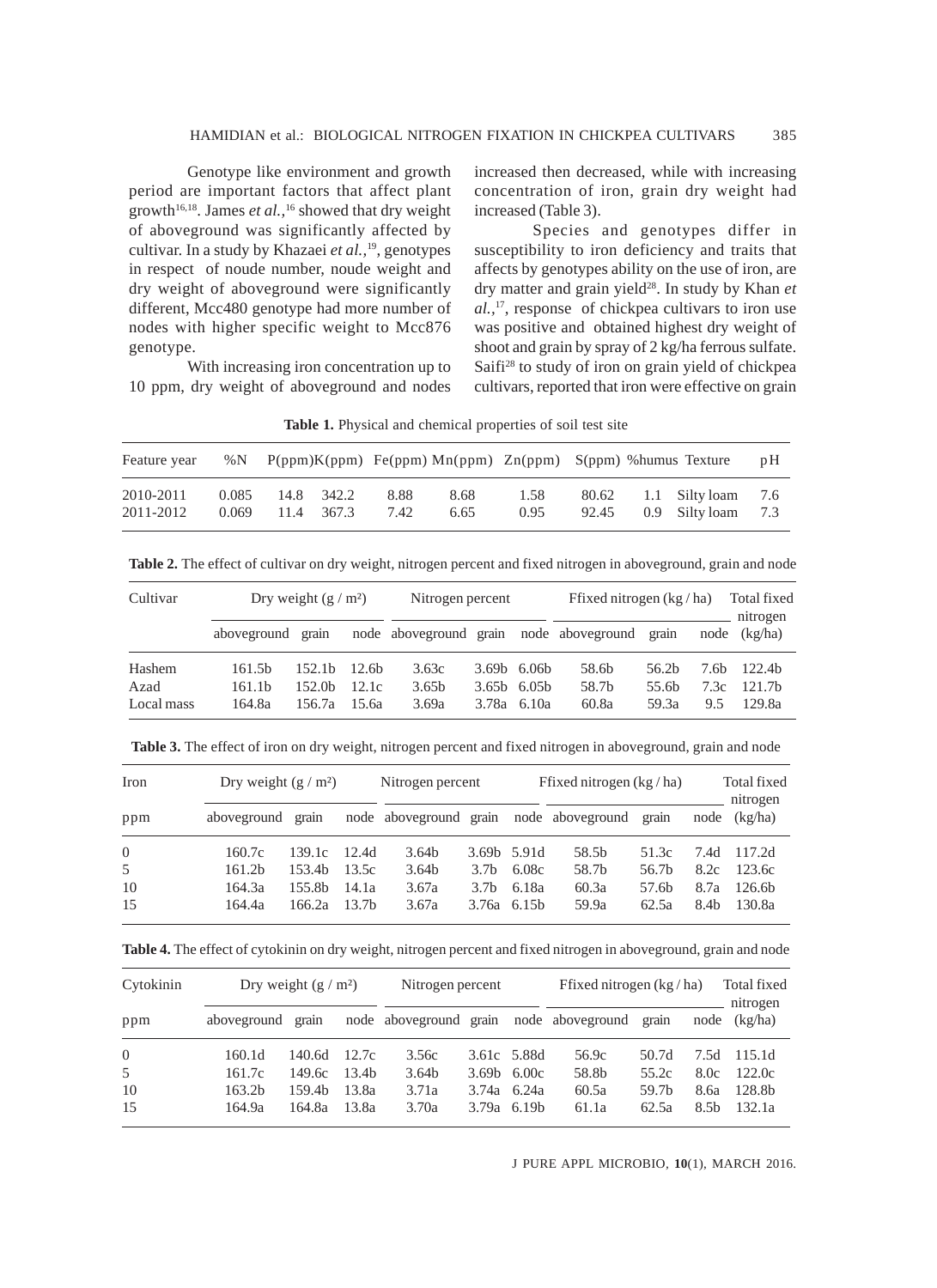yield and Arman cultivar in 15 kg/ha iron treatment had highest yield (692.56 kg / ha)

Grain weight is one of the important yield components that will be influenced by genetic characteristics such as grain potential, grains competition, grain filling period and environmental conditions<sup>29</sup>. Amini dehoghy and dadkhah<sup>2</sup> reported that iron caused significantly different in number and weight of nudes. Welch<sup>34</sup> stated that iron with participation in metabolism of hydrocarbon material and protein and their transfer, and effects on reproductive process, had significant role in increasing the number and weight of grains. Rai *et al.*,<sup>26</sup> reported that iron deficiency reduced number and weight of noudes in chickpea. With increasing concentrations of cytokinin , dry weight of aboveground, seed and node significantly increased and highest dry weight was obtained in 15 ppm (Table 4). Hormone use has a great impact in achieving high-yield. Cytokinins are plant hormones that as regulate growth and development has an important role in preventing the aging of organs and nutrient mobility<sup>3</sup>. Zulkarnyan *et al.,*36 studied the effect of cytokinin on rice, the results showed that use of cytokinin increased the number of tillers, spikes and finally yield. Najel et al.,<sup>23</sup> examined the effects of cytokinin on soybean yield, results showed that consumption  $5\times10^{-6}\mu$  increased aboveground dry weight, number and weight of seeds, In this study, the doses more than  $5 \times 10^{-6} \mu$  decreased 30% number of grains and 39% grain weight compared with control, In this study, the reason of produce more grain, effect of cytokinin in reducing stimulate production of flowers and prevent of flower abortion were expressed. Fatima *et al.,*10 examined effects of IAA, ABA and kinetin on growth, yield and yield components of chickpea in spray and seed soaking in solution of growth hormones, results indicated an increase in aboveground dry weight in both spray and seed soaking by Kinetin, and increasing grain weight by seed soaking in Kinetin, the maximum grain weight in kinetin were attributed to transfer of assimilates from vegetative parts to reproductive parts. Based on research conducted by Iqbal *et al.,*14, cytokinin had a positive effect on seed size, this is due to the effect of cytokinin on the processes of accumulation of nutrients in the grain, continuation of grain filling period and increase transfer nutrients from roots

to grains. kinetin as growth-stimulating hormone increases the activity of nitrogenase enzyme in chickpea root nodes<sup>7</sup>, and by increasing the amount of legheamoglobin influences efficiency and viability of the nodes<sup>33</sup>. Fatima *et al.*,<sup>10</sup> examined effects of IAA,ABA and Kinetin and two strains of Rhizobium on growth, yield and nitrogen fixation in chickpea under natural conditions, the results showed that maximum weight of nodes obtained in seeds treated with kinetin and Tal 620 rhizobium race.

# **Nitrogen percent of aboveground, node and grain**

Local mass had highest percent of nitrogen in abovegrond, noude and grain (Table2). N concentration in plant depends on factors such as amount of nitrogen in soil, plant type, plant organs and plant growth stage $20$ . Mansour *et al.*,<sup>21</sup> showed that there was significant difference between genotypes of chickpea in terms of nitrogen uptake.

With increasing concentrations of iron and cytokinin up to 10 ppm, increased nitrogen percent of aboveground and node, while the highest percent of grain nitrogen obtained in 15 ppm (Tables 3 and 4). Singh *et al.*,<sup>31</sup> to study of effect of iron concentration on chickpea found that with increasing iron concentration, content and nitrogen uptake were significantly increased, in this study, iron caused more nitrogen absorption and transfer it between different parts of plant. the positive reaction of nitrogen percent to iron is due to its undeniable role in symbiotic bacteria and plant roots<sup>2</sup> and Iron involvement in the building of enzymes such as nitrogenase, nitrate and nitrite reductase and legheamoglobin<sup>32</sup>. Singh *et al.*,<sup>30</sup> found a positive correlation between nitrogen and cytokinin in the plant species.

#### **Nitrogen fixation**

The results showed that the effects of iron and cytokinin on the amount of nitrogen fixation in different parts of plant and total nitrogen fixation were significant. Local mass with 60.87 kg/ha had the hieghest content of nitrogen fixation, while Hashem and Azad with 58.71 and 58.59 kg/ha were analyzed in a group, respectively (Table 2). Nitrogen fixation by chickpea is determined by two factors:

- 1. Amount of nitrogen accumulation in plant during growth period
- 2. Amount of nitrogen absorbed by plants from of all fixed nitrogen<sup>8</sup>.

J PURE APPL MICROBIO*,* **10**(1), MARCH 2016.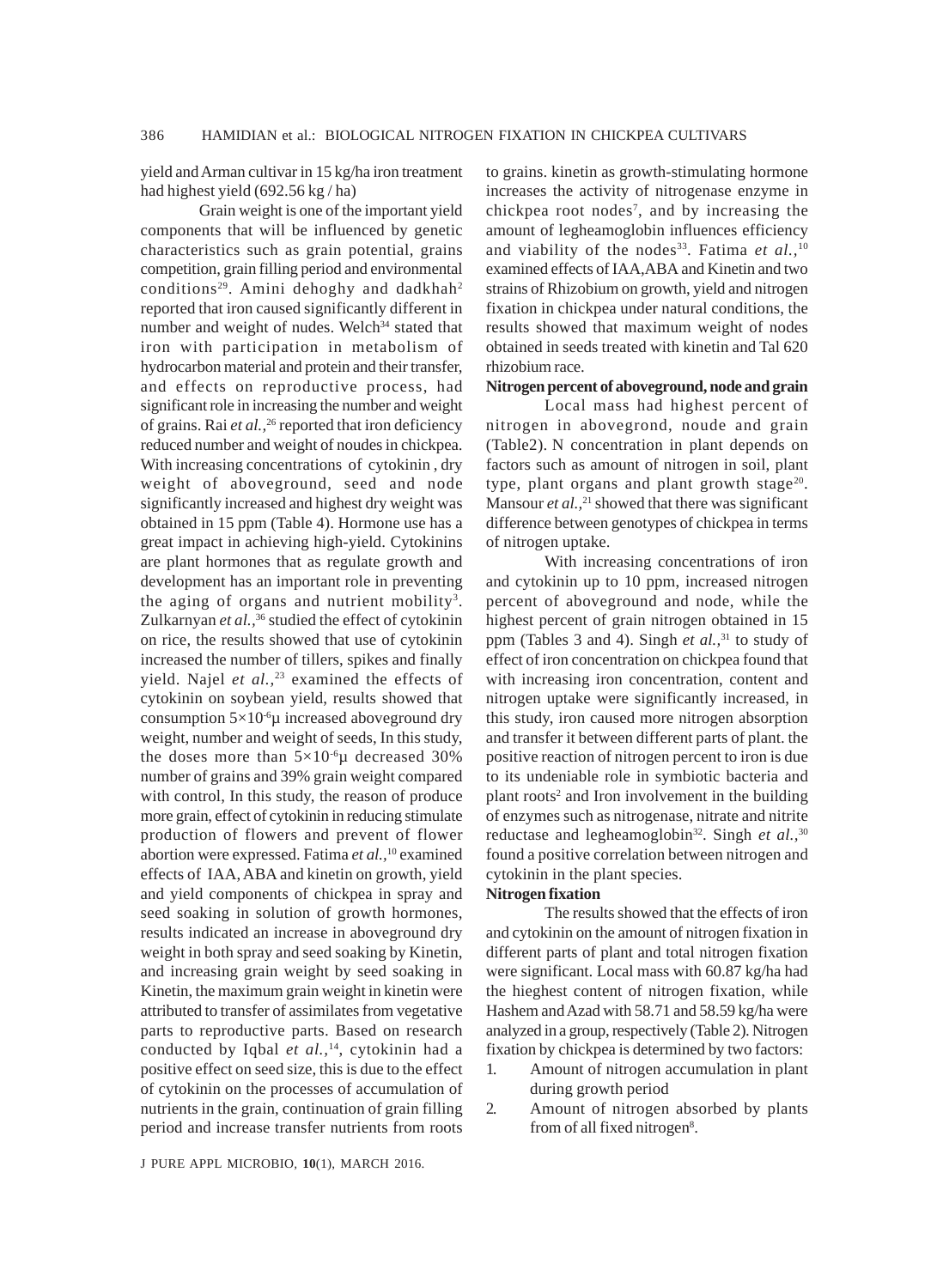Biabani et al.,<sup>5</sup> studied nitrogen fixation of 40 cultivars that were collected from Iran, Afghanistan, Iraq, Ethiopia, Mexico, India, Pakistan, Turkey and United States.they reproted significant differences between cultivars and Genotype 254549 from Iraq to 0/084 g/plant had the highest nitrogen fixation.

The effect of iron and cytokinin were significant on content of fixed nitrogen in aboveground, nodes and grain and total fixed nitrogen. except node, with increasing iron and cytokinin concentrations, increased amount of nitrogen fixation (Tables 3 and 4).Khan *et al.,*<sup>17</sup> reported that iron and cultivar were affected on nitrogen fixation and most fixed nitrogen obtained by karek cultivar (Kabuli type) that treated with 2 lit/ ha iron. Calsikan et al.,<sup>6</sup> reported that iron deficiency had negative effect on nitrogenase enzyme activity and nitrogen fixation in soybean. Amini Dehoghi and Dadkhah<sup>2</sup> by investigation effects of iron and zinc fertilizers on nitrogen fixation found that in salinity condition, iron fertilizer moderated salinity effects and increased nitrogen fixation.

Fatima *et al.*,<sup>10</sup> to survey of effect of growth regulators on nitrogen fixation in chickpea found that kinetin caused an increase in total fixed nitrogen. kinetin as growth-stimulating, increased activity of nitrogenase enzyme in nodes<sup>7</sup>. Rao<sup>27</sup> reported irritant effect of kinetin on nitrogen fixation efficiency. Overall, local mass in concentrations of 15 ppm iron and cytokinin with 142.1 kg/ha had highest nitrogen fixation. Of all fixed nitrogen in plant, the share of aboveground, grain and node were 46.19, 46.41 and 7.4 percent, respectively.

### **CONCLUSION**

Cultivars had different responses to nitrogen fixation in different parts of plant. It seems that local mass due to the long term adaptation to environmental conditions and possibility of better strains of Rhizobium bacteria in soil, had been able to fix a higher content of nitrogen. Cytokinin as growth-stimulating hormone, and iron as an essential component of legheamoglobin, increased nitrogenase enzyme activity in root nodes and caused more nitrogen fixation efficiency. It is recommended to increase fixed nitrogen, increases harvest index, till to increasing the grain yield, increases total amount of fixed nitrogen.

#### **REFERENCES**

- 1. Ali. S. and A, Bano. Leaf and nodule senescence in chickpea *(cicer aritinum L*) and the role of plant growth regulators. *Pak.J.* 2008; **40**(60): 2481-2492.
- 2. AminiDehoghi M, Dadkhah A., Effect of iron and zinc fertilizers on growth, nodulation and nitrogen fixation in chickpea under saline conditions. 4th Conference of Pulses. *Arak.* 2011.
- 3. Argueso CT, Ferreira FJ, Kieber JJ, Environmental perception avenues: the interaction of cytokinin and environmental response pathways. *Plant, Cell and Environment*. 2009; **32**: 1147–1160.
- 4. Arteca RN., Plant Growth Sustances: Principles and aplications. Jahad-e-daneshgahi Press. Mashhad, Iran, 2000.
- 5. Biabani A, Carpenter-Boggs L, Clarice J, Taylor L, Jeffre., Nitrogen fixation Potential in global chickpea mini-core collection. Biol Fertil Soils 2011; **47**: 679-685.
- 6. Calsikan S, Ozkaya I, Calsikan ME, Arslan A., The effects of nitrogen and iron fertilization on growth, yield and fertilizer use efficiency of soybean in Mediterranean type soil. *Field Crops Reasearch*. 2008; **108**(2): 126-132.
- 7. Dayal J, Baharti S., Effects of Kinetin, cycocel and colchicine on nitrogenous activity and national symposium on growth and differentiation in plant. (Eds.): K.K. Dhir, I.S, 1991.
- 8. Doughton JA, Vallis L, Saffigna PG., Nitrogen fixation in chickpea. 1. Influence of prior cropping or fallow, nitrogen fertilizer and tillage. *Australian Journal of Agricultural Research* 1993; **44**: 1403-13.
- 9. Evers GW, Parsons MJ., Estimated  $N_2$ -Fixation of cool-season annual clovers by the difference method. *Crop science* 2011; **51**(5*): 2276-2283*.
- 10. Fatima Z, Aslam M, Bano A., Chickpea nitrogen fixation increases production of subsequent wheat in rainfed system. *Pak J Bot* 2008; **40**(1): 369-376.
- 11. Fransworth E., Hormones and shifting ecology throughout plant development. *Ecology,* 2004; **85**(1): 5-15.
- 12. Goicoechea N, Antolin,MC, Strand M, Sanchez-Diaz M., Root cytokinins, acid phosphatase and nodule activity in dtought- stressed mycorrhizal or nitrogen-fixing alfalfa plants. *Journal of Experimental Botany* 1996; **47**(298): 683-686.
- 13. Hardarson G, Danso SKA., Methods for

J PURE APPL MICROBIO*,* **10**(1), MARCH 2016.